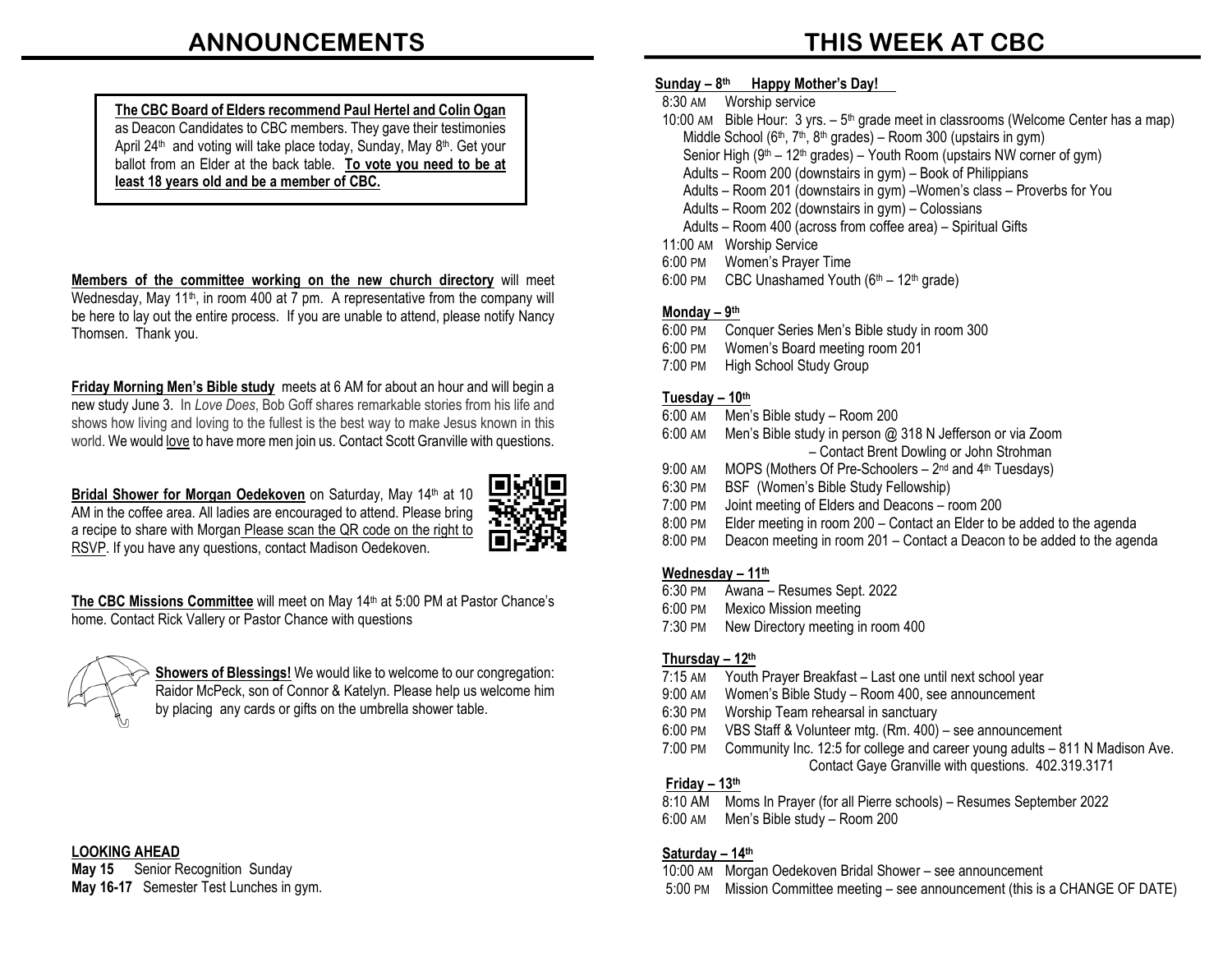## **WELCOME**

**WE'RE GLAD YOU'RE HERE** and we want to help you get connected and grow in your Christian walk. Please visit our Welcome Center to pick up a gift bag and ask for a brochure detailing various CBC ministries for all ages. A complete listing of our staff, ministries, and Sunday messages can be found at **[www.cbcpierre.org](http://www.cbcpierre.org/)**.

**Nursery is provided during both services and Sunday School:**

| 1 <sup>st</sup> service     | $8:25$ – end of service  | $infant - 3 years$ |
|-----------------------------|--------------------------|--------------------|
| <b>During Sunday School</b> | $9:50 -$ end of class    | $infant - 3 years$ |
| $2nd$ service               | $10:50$ – end of service | $infant - 3 years$ |

**NURSING MOTHERS** are invited to use the Cry Room behind the kitchen in the coffee area.

## **WHAT WE BELIEVE**

**~** That Jesus is the Son of God who became a man to die for the sins of the whole world; He was raised from the dead and ascended back to heaven; He is coming again. (*1 Cor 15: 1-8*) **~** That the Bible is the inspired word of God and is the only authority for our faith (what we believe) and practice (how we are to live). (*2 Tim 3:16*) **~** That every person has worth as a creation of God, but that all have sinned and fallen short of the glory of God. (*Rom 3:23*) **~** That forgiveness of sins, the promise of eternal life and an abundant life are available to those who believe that Jesus Christ is Savior and Lord. (*Jn 3:16*) **~** That those accepting Christ shall repent of sin, confess faith, and be baptized into Him. (*Rom 10:9; Acts 2:38*) **~** That the Church exists to provide for the spiritual growth of the people and to see that the Gospel is preached to everyone. (*Eph 4:1-16*) **~** That Jesus Christ will one day return to earth and reign forever as King of kings and Lord of lords. (*1 Thess. 4:13-18*)

 $\widehat{\tau}$ **CBC has Wi-Fi Internet.** The Welcome Center can provide connection information.

 $\mathcal{D}$ **CBC provides Assistive Listening Devices.** Check out a receiver at the Welcome Center.

**AED available** in the old kitchen by the offices

| <b>Scripture</b>                                         | John Zimmerman                     |                                   |                                             |
|----------------------------------------------------------|------------------------------------|-----------------------------------|---------------------------------------------|
| 1 <sup>st</sup> Ushers                                   | Jim McCord<br>Shane Bland          | 2 <sup>nd</sup> Ushers            | David Smith<br>Robert Hettinger             |
| 1st Welcome Center                                       |                                    | 2 <sup>nd</sup> Welcome Center    | Susan Sheppick                              |
| 1 <sup>st</sup> Greeters                                 |                                    | 2 <sup>nd</sup> Greeters          | Dan & Michelle Strand<br>Kevin & Joan Hofer |
| 1 <sup>st</sup> Nursery (Walker)                         | Rachel Hettinger<br>Sara Granville | 2 <sup>nd</sup> Nursery (Walker)  | Lisa & Ervine Nold                          |
| <b>SS Nursery (Walker)</b>                               | Steve & Amy Kropp                  | 2 <sup>nd</sup> Nursery (Toddler) | Abby Gilkerson                              |
| 1 <sup>st</sup> Sound                                    |                                    | 2 <sup>nd</sup> Sound             |                                             |
| 1 <sup>st</sup> Video                                    | Virginia Brown                     | 2 <sup>nd</sup> Video             | Mindy Sargent                               |
| 1 <sup>st</sup> Camera & Lights                          | <b>Kody Kyriss</b>                 | 2 <sup>nd</sup> Camera & Lights   | <b>Barrie Sargent</b>                       |
| We thank you for your service to Community Bible Church! |                                    |                                   |                                             |

### **MAY 15TH VOLUNTEERS**

### **May 8, 2022 Worship Times 8:30 AM & 11:00 AM**

## **Worship Today\***

Gather in Fellowship

Welcome **Pastor Chance Sumner** 

Baby Dedication of Raidor McPeck (2nd service) Son of Connor and Katelyn McPeck

**Call to Worship Worship Call to Worship Medley** Worship through Song

Worship through the Word<br>
Acts 8:4-24 (p. 916)<br>
Acts 8:4-24 (p. 916)<br>
Castor Chance Sumner Acts 8:4-24 (p. 916)

Scripture James 2:14-26 (p. 1012) Pastoral Prayer **Pastor Chance Sumner** 

Response in Worship Depart in Fellowship

An Elder is available in the Prayer Room at the end of the service to pray & serve.

*\*Please remain quiet prior to the worship service to allow others to pray & meditate. \*Please remain in the sanctuary for the duration of the service to minimize distraction.*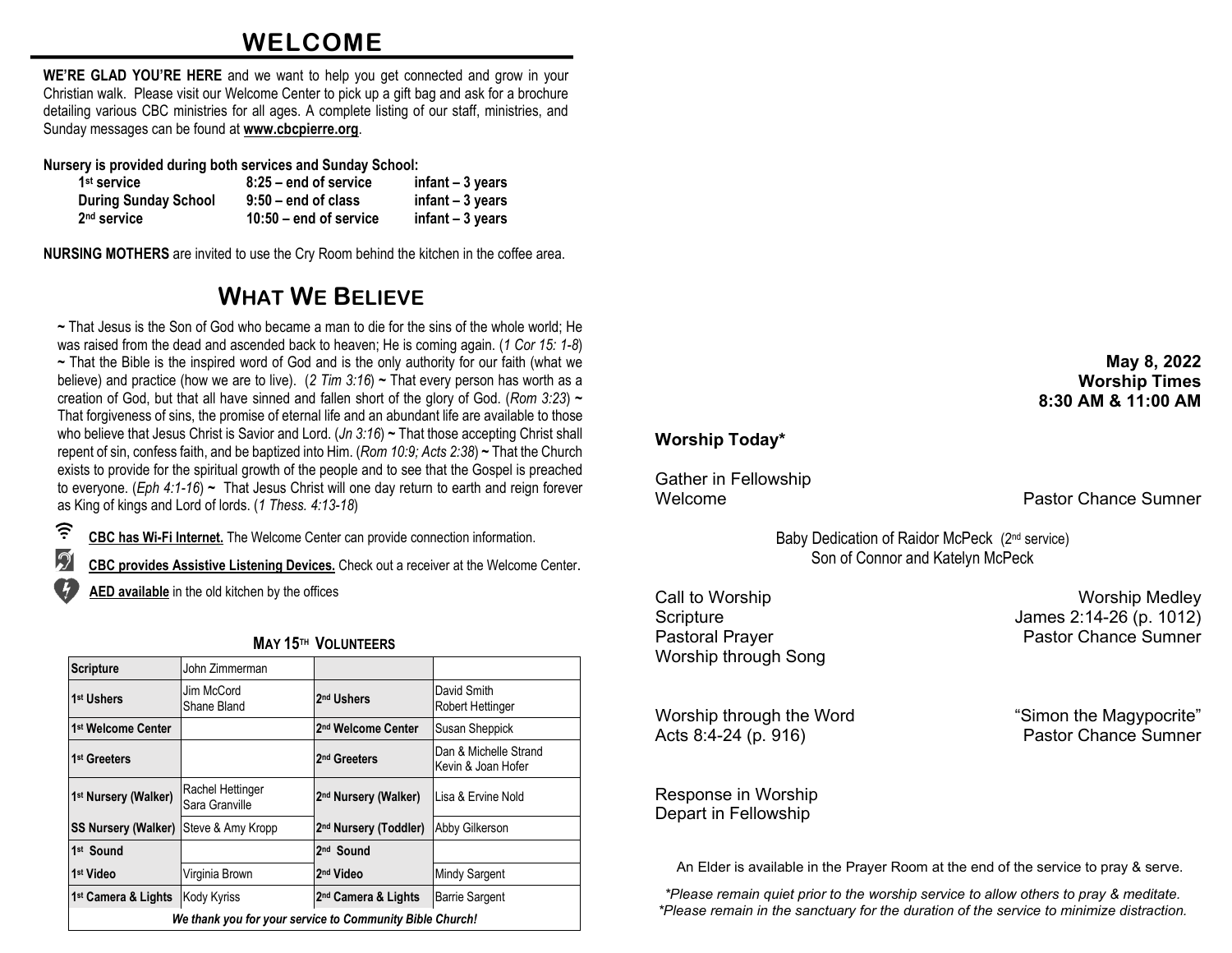

#### **VBS Staff & Volunteer Informational**

**Meeting:** G'day Mates! We will be hosting a 2022 VBS Informational Meeting on Thursday, May 12 at 6 pm in Room 400. Staff & Volunteers only need to attend. If you haven't already

signed up to be part of the Zoomerang Crew, come join our meetings for more information. Contact Katelyn Todd or Trinity Schuetzle for questions.



G'Day Mates! It's time to get excited, VBS Registration is here! Zoomerang is a sanctity of life VBS in the land down under! Be prepared to experience the jaw-dropping beauty of the Great Barrier Reef, the arid temperature of outback afternoons, the architectural marvels of Australia's modern cities, and the fascinating eucalyptus forest, home of the

koalas. We hope you join us in the Land Down Under, June 6th-10<sup>th</sup> from 9:00 am to 12:15 pm daily. Our VBS Program will be on Thursday, June  $9<sup>th</sup>$  at 6:00 pm. The VBS Registration Table is located by the coat closet in the church foyer. Don't forget to invite your friends to join us!



#### **VBS Staff & Volunteer Informational**

**Meeting:** G'day Mates! We will be hosting a 2022 VBS Informational Meeting on Thursday, May 12 at 6 pm in Room 400. Staff & Volunteers only need to attend. If you haven't already

signed up to be part of the Zoomerang Crew, come join our meetings for more information. Contact Katelyn Todd or Trinity Schuetzle for questions.

#### **Zoomerang VBS Registration is OPEN!**

G'Day Mates! It's time to get excited, VBS Registration is here! Zoomerang is a sanctity of life VBS in the land down under! Be prepared to experience the jaw-dropping beauty of the Great Barrier Reef, the arid temperature of outback afternoons, the architectural marvels of Australia's modern cities, and the fascinating eucalyptus forest, home of the



koalas. We hope you join us in the Land Down Under, June 6th-10<sup>th</sup> from 9:00 am to 12:15 pm daily. Our VBS Program will be on Thursday, June 9<sup>th</sup> at 6:00 pm. The VBS Registration Table is located by the coat closet in the church foyer. Don't forget to invite your friends to join us!

#### **VBS Prayer Calendar**

If you would like to pray for the 2022 Vacation Bible School here at CBC, a prayer calendar is available at the Welcome Center.



#### **VBS Prayer Calendar**

If you would like to pray for the 2022 Vacation Bible School here at CBC, a prayer calendar is available at the Welcome Center.